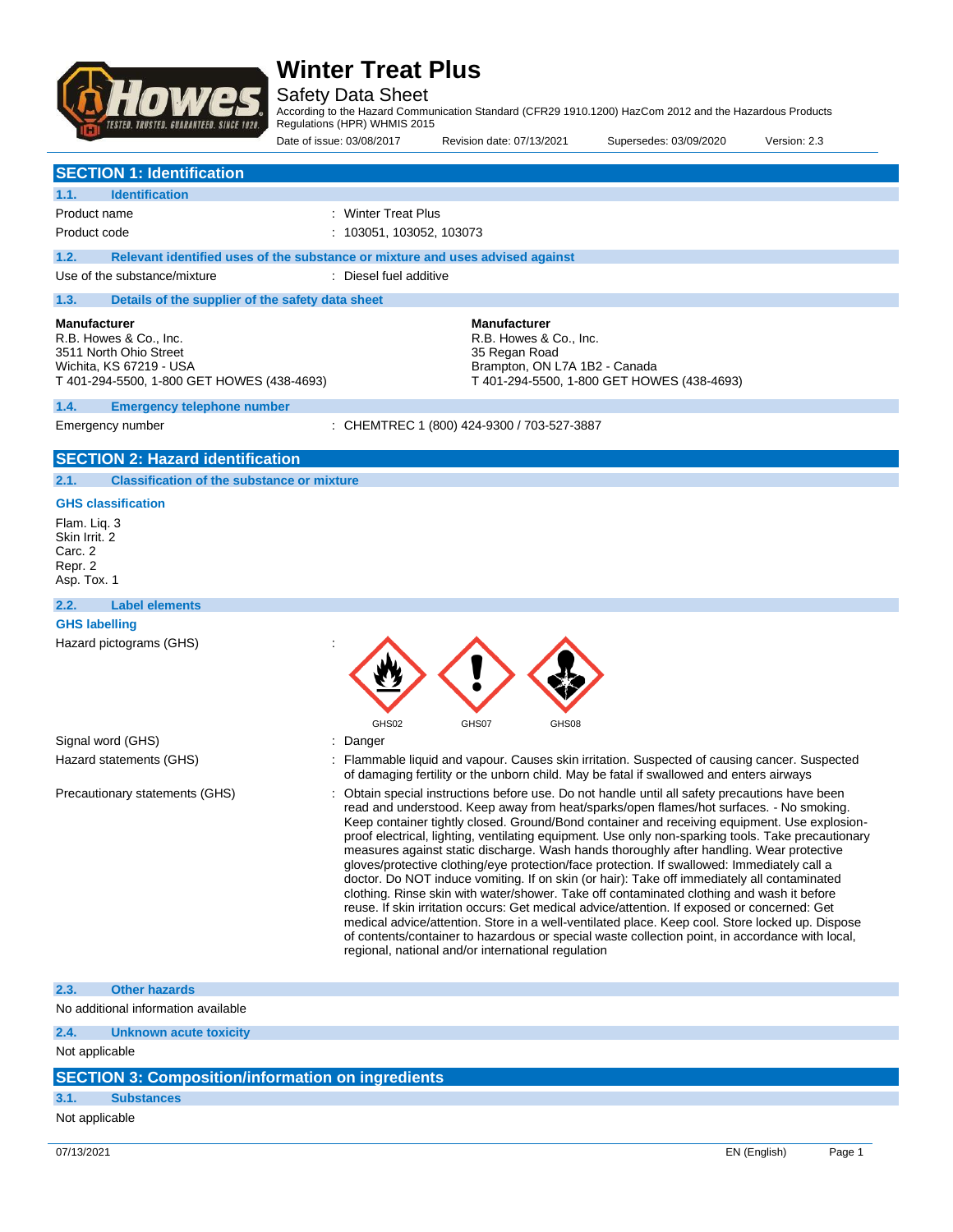### Safety Data Sheet

According to the Hazard Communication Standard (CFR29 1910.1200) HazCom 2012 and the Hazardous Products Regulations (HPR) WHMIS 2015

| 3.2.<br><b>Mixtures</b>                               |                           |             |
|-------------------------------------------------------|---------------------------|-------------|
| <b>Name</b>                                           | <b>Product identifier</b> | $\%$        |
| Stoddard solvent                                      | (CAS-No.) 8052-41-3       | $15 - 40$   |
| Distillates, petroleum, hydrotreated light naphthenic | (CAS-No.) 64742-53-6      | $10 - 30$   |
| Petroleum distillates, hydrotreated light             | (CAS-No.) 64742-47-8      | $10 - 30$   |
| Solvent naphtha, petroleum, light aromatic            | (CAS-No.) 64742-95-6      | $7 - 13$    |
| Benzene, 1,2,4-trimethyl-                             | (CAS-No.) 95-63-6         | $5 - 10$    |
| Solvent naphtha, petroleum, heavy aromatic            | (CAS-No.) 64742-94-5      | $1 - 5$     |
| Xylenes (o-, m-, p- isomers)                          | (CAS-No.) 1330-20-7       | $1 - 5$     |
| 1,3,5-Trimethylbenzene                                | (CAS-No.) 108-67-8        | $0.5 - 1.5$ |
| 1,2,3-Trimethylbenzene                                | (CAS-No.) 526-73-8        | $0.5 - 1.5$ |
| Nonane                                                | (CAS-No.) 111-84-2        | $0.5 - 1.5$ |
| Naphthalene                                           | (CAS-No.) 91-20-3         | $0.5 - 1.5$ |
| Ethylbenzene                                          | (CAS-No.) 100-41-4        | $0.1 - 1$   |
| Isopropylbenzene                                      | (CAS-No.) 98-82-8         | $0.1 - 1$   |

**\*Chemical name, CAS number and/or exact concentration have been withheld as a trade secret**

|      | <b>SECTION 4: First aid measures</b>                        |                                                                                                                                                                                                 |
|------|-------------------------------------------------------------|-------------------------------------------------------------------------------------------------------------------------------------------------------------------------------------------------|
| 4.1. | <b>Description of first aid measures</b>                    |                                                                                                                                                                                                 |
|      | First-aid measures after inhalation                         | : If breathing is difficult, remove victim to fresh air and keep at rest in a position comfortable for<br>breathing. Get medical advice/attention if you feel unwell.                           |
|      | First-aid measures after skin contact                       | : IF ON SKIN: Wash with plenty of water. Take off contaminated clothing and wash it before<br>reuse. If skin irritation occurs: Get medical advice/attention.                                   |
|      | First-aid measures after eye contact                        | : IF IN EYES: Rinse cautiously with water for several minutes. Remove contact lenses, if present<br>and easy to do. Continue rinsing. If eye irritation persists: Get medical advice/attention. |
|      | First-aid measures after ingestion                          | : IF SWALLOWED: immediately call a POISON CENTER or doctor/physician. Do NOT induce<br>vomiting. Never give anything by mouth to an unconscious person.                                         |
| 4.2. | Most important symptoms and effects, both acute and delayed |                                                                                                                                                                                                 |
|      | Symptoms/effects after inhalation                           | : May cause irritation to the respiratory tract.                                                                                                                                                |
|      | Symptoms/effects after skin contact                         | : Causes skin irritation. Symptoms may include redness, drying, defatting and cracking of the<br>skin.                                                                                          |
|      | Symptoms/effects after eye contact                          | : May cause eye irritation. Symptoms may include discomfort or pain, excess blinking and tear<br>production, with possible redness and swelling.                                                |
|      | Symptoms/effects after ingestion                            | : May be fatal if swallowed and enters airways. This product may be aspirated into the lungs and<br>cause chemical pneumonitis. May cause stomach distress, nausea or vomiting.                 |
| 4.3. |                                                             | Indication of any immediate medical attention and special treatment needed                                                                                                                      |

Symptoms may be delayed. In case of accident or if you feel unwell, seek medical advice immediately (show the label where possible).

|                                | <b>SECTION 5: Fire-fighting measures</b>              |                                                                                                                                                                                    |  |
|--------------------------------|-------------------------------------------------------|------------------------------------------------------------------------------------------------------------------------------------------------------------------------------------|--|
| 5.1.                           | <b>Extinguishing media</b>                            |                                                                                                                                                                                    |  |
| Suitable extinguishing media   |                                                       | : Foam. Carbon dioxide. Water spray or fog.                                                                                                                                        |  |
| Unsuitable extinguishing media |                                                       | : Do not use water jet.                                                                                                                                                            |  |
| 5.2.                           | Special hazards arising from the substance or mixture |                                                                                                                                                                                    |  |
| Fire hazard                    |                                                       | : Flammable liquid and vapour. Products of combustion may include, and are not limited to:<br>oxides of carbon.                                                                    |  |
| <b>Explosion hazard</b>        |                                                       | : May form flammable/explosive vapour-air mixture.                                                                                                                                 |  |
| Reactivity                     |                                                       | : No dangerous reactions known under normal conditions of use.                                                                                                                     |  |
| 5.3.                           | <b>Advice for firefighters</b>                        |                                                                                                                                                                                    |  |
| Protection during firefighting |                                                       | : Keep upwind of fire. Wear full fire fighting turn-out gear (full Bunker gear) and respiratory<br>protection (SCBA). Cool down the containers exposed to heat with a water spray. |  |

| <b>SECTION 6: Accidental release measures</b>                               |                                                                                                                                                                                                                              |  |  |
|-----------------------------------------------------------------------------|------------------------------------------------------------------------------------------------------------------------------------------------------------------------------------------------------------------------------|--|--|
| Personal precautions, protective equipment and emergency procedures<br>6.1. |                                                                                                                                                                                                                              |  |  |
| General measures                                                            | : Use personal protection recommended in Section 8. Isolate the hazard area and deny entry to<br>unnecessary and unprotected personnel. Eliminate sources of ignition. Use special care to<br>avoid static electric charges. |  |  |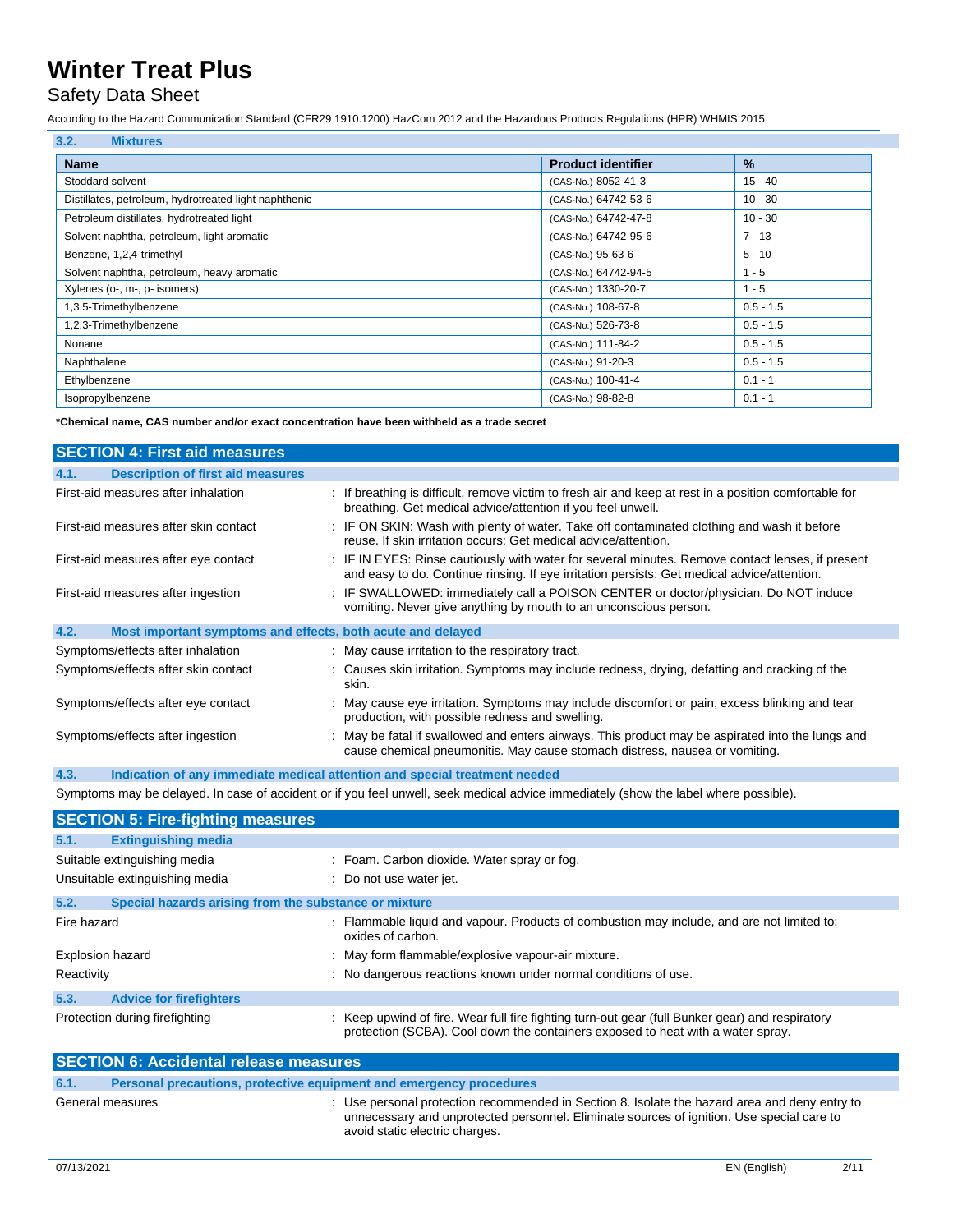## Safety Data Sheet

|                           |                                                                                     | According to the Hazard Communication Standard (CFR29 1910.1200) HazCom 2012 and the Hazardous Products Regulations (HPR) WHMIS 2015                                                                                                                                                                                                                                                     |
|---------------------------|-------------------------------------------------------------------------------------|------------------------------------------------------------------------------------------------------------------------------------------------------------------------------------------------------------------------------------------------------------------------------------------------------------------------------------------------------------------------------------------|
| 6.1.1.                    | For non-emergency personnel<br>No additional information available                  |                                                                                                                                                                                                                                                                                                                                                                                          |
| 6.1.2.                    | For emergency responders<br>No additional information available                     |                                                                                                                                                                                                                                                                                                                                                                                          |
| 6.2.                      | <b>Environmental precautions</b>                                                    |                                                                                                                                                                                                                                                                                                                                                                                          |
|                           | Prevent entry to sewers and public waters.                                          |                                                                                                                                                                                                                                                                                                                                                                                          |
| 6.3.                      | Methods and material for containment and cleaning up                                |                                                                                                                                                                                                                                                                                                                                                                                          |
| For containment           |                                                                                     | : Absorb and/or contain spill with inert material (sand, vermiculite or other appropriate material),<br>then place in suitable container. Do not flush into surface water or sewer system. Wear<br>recommended personal protective equipment.                                                                                                                                            |
| Methods for cleaning up   |                                                                                     | Sweep or shovel spills into appropriate container for disposal. Provide ventilation. Spilled<br>material may present a slipping hazard.                                                                                                                                                                                                                                                  |
| 6.4.                      | <b>Reference to other sections</b>                                                  |                                                                                                                                                                                                                                                                                                                                                                                          |
|                           | For further information refer to section 8: "Exposure controls/personal protection" |                                                                                                                                                                                                                                                                                                                                                                                          |
|                           | <b>SECTION 7: Handling and storage</b>                                              |                                                                                                                                                                                                                                                                                                                                                                                          |
| 7.1.                      | <b>Precautions for safe handling</b>                                                |                                                                                                                                                                                                                                                                                                                                                                                          |
|                           | Additional hazards when processed                                                   | : Handle empty containers with care because residual vapours are flammable.                                                                                                                                                                                                                                                                                                              |
|                           | Precautions for safe handling                                                       | : Keep away from sources of ignition - No smoking. Do not pressurize, cut, weld, braze, solder,<br>drill, grind or expose containers to heat or sources of ignition. Avoid contact with skin and eyes.<br>Avoid breathing vapour or mist. Do not swallow. Handle and open container with care. When<br>using do not eat, drink or smoke. Use only outdoors or in a well-ventilated area. |
| Hygiene measures          |                                                                                     | : Wash contaminated clothing before reuse. Always wash hands after handling the product.                                                                                                                                                                                                                                                                                                 |
| 7.2.                      | Conditions for safe storage, including any incompatibilities                        |                                                                                                                                                                                                                                                                                                                                                                                          |
| <b>Technical measures</b> |                                                                                     | : Proper grounding procedures to avoid static electricity should be followed.                                                                                                                                                                                                                                                                                                            |
| Storage conditions        |                                                                                     | Keep out of the reach of children. Keep container tightly closed. Store locked up. Store in a<br>well-ventilated place. Keep cool.                                                                                                                                                                                                                                                       |

### **SECTION 8: Exposure controls/personal protection**

**8.1. Control parameters**

| Stoddard solvent (8052-41-3)                            |                                                                    |                          |  |
|---------------------------------------------------------|--------------------------------------------------------------------|--------------------------|--|
| <b>ACGIH</b>                                            | ACGIH TWA (ppm)                                                    | 100 ppm                  |  |
| <b>ACGIH</b>                                            | Remark (ACGIH)                                                     | Eye, skin, & kidney dam; |  |
| <b>OSHA</b>                                             | OSHA PEL (TWA) (mg/m <sup>3</sup> )                                | 2900 mg/m <sup>3</sup>   |  |
| <b>OSHA</b>                                             | OSHA PEL (TWA) (ppm)                                               | 500 ppm                  |  |
| <b>IDLH</b>                                             | US IDLH $(mg/m3)$                                                  | 20000 mg/m <sup>3</sup>  |  |
| <b>NIOSH</b>                                            | NIOSH REL (TWA) (mg/m <sup>3</sup> )                               | $350$ mg/m <sup>3</sup>  |  |
| <b>NIOSH</b>                                            | NIOSH REL (ceiling) (mg/m <sup>3</sup> )                           | 1800 mg/m <sup>3</sup>   |  |
|                                                         | Distillates, petroleum, hydrotreated light naphthenic (64742-53-6) |                          |  |
| Not applicable                                          |                                                                    |                          |  |
| Petroleum distillates, hydrotreated light (64742-47-8)  |                                                                    |                          |  |
| Not applicable                                          |                                                                    |                          |  |
| Solvent naphtha, petroleum, light aromatic (64742-95-6) |                                                                    |                          |  |
| Not applicable                                          |                                                                    |                          |  |
| Benzene, 1,2,4-trimethyl- (95-63-6)                     |                                                                    |                          |  |
| <b>NIOSH</b>                                            | NIOSH REL (TWA) (mg/m <sup>3</sup> )                               | 125 mg/m <sup>3</sup>    |  |
| <b>NIOSH</b>                                            | NIOSH REL (TWA) (ppm)                                              | 25 ppm                   |  |
| Solvent naphtha, petroleum, heavy aromatic (64742-94-5) |                                                                    |                          |  |
| Not applicable                                          |                                                                    |                          |  |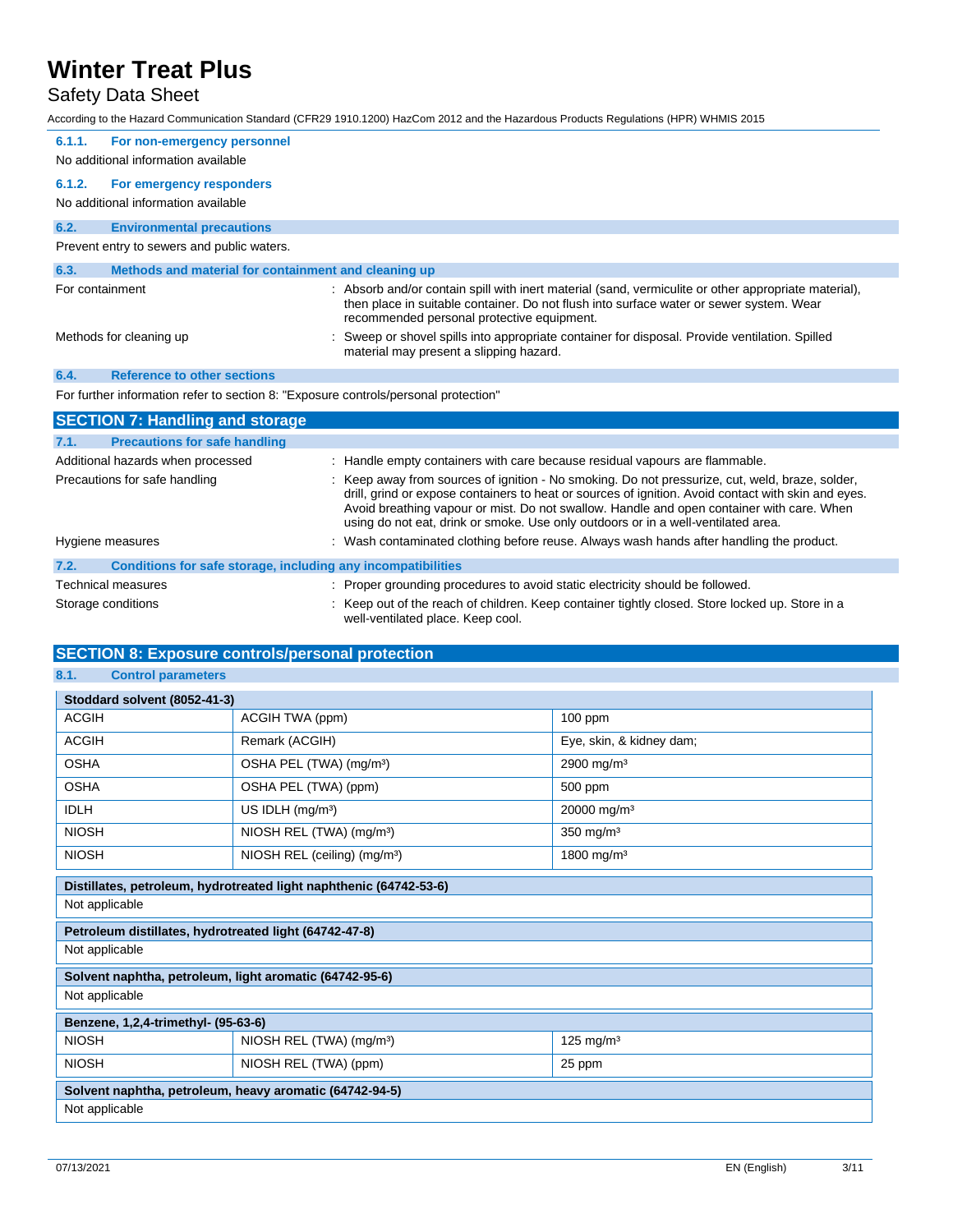## Safety Data Sheet

| Xylenes (o-, m-, p- isomers) (1330-20-7) |                                       |                                                                                                                                                                                                                                                                                                                                                                                                                                                                                                                                                                                                                     |
|------------------------------------------|---------------------------------------|---------------------------------------------------------------------------------------------------------------------------------------------------------------------------------------------------------------------------------------------------------------------------------------------------------------------------------------------------------------------------------------------------------------------------------------------------------------------------------------------------------------------------------------------------------------------------------------------------------------------|
| <b>ACGIH</b>                             | ACGIH TWA (ppm)                       | 100 ppm                                                                                                                                                                                                                                                                                                                                                                                                                                                                                                                                                                                                             |
| <b>ACGIH</b>                             | ACGIH STEL (ppm)                      | 150 ppm                                                                                                                                                                                                                                                                                                                                                                                                                                                                                                                                                                                                             |
| <b>ACGIH</b>                             | Remark (ACGIH)                        | URT & eye irr; CNS impair                                                                                                                                                                                                                                                                                                                                                                                                                                                                                                                                                                                           |
| <b>OSHA</b>                              | OSHA PEL (TWA) (mg/m <sup>3</sup> )   | 435 mg/m <sup>3</sup>                                                                                                                                                                                                                                                                                                                                                                                                                                                                                                                                                                                               |
| <b>OSHA</b>                              | OSHA PEL (TWA) (ppm)                  | 100 ppm                                                                                                                                                                                                                                                                                                                                                                                                                                                                                                                                                                                                             |
| 1,2,3-Trimethylbenzene (526-73-8)        |                                       |                                                                                                                                                                                                                                                                                                                                                                                                                                                                                                                                                                                                                     |
| <b>NIOSH</b>                             | NIOSH REL (TWA) (mg/m <sup>3</sup> )  | $125$ mg/m <sup>3</sup>                                                                                                                                                                                                                                                                                                                                                                                                                                                                                                                                                                                             |
| <b>NIOSH</b>                             | NIOSH REL (TWA) (ppm)                 | 25 ppm                                                                                                                                                                                                                                                                                                                                                                                                                                                                                                                                                                                                              |
| 1,3,5-Trimethylbenzene (108-67-8)        |                                       |                                                                                                                                                                                                                                                                                                                                                                                                                                                                                                                                                                                                                     |
| <b>NIOSH</b>                             | NIOSH REL (TWA) (mg/m <sup>3</sup> )  | 125 mg/m $3$                                                                                                                                                                                                                                                                                                                                                                                                                                                                                                                                                                                                        |
| <b>NIOSH</b>                             | NIOSH REL (TWA) (ppm)                 | 25 ppm                                                                                                                                                                                                                                                                                                                                                                                                                                                                                                                                                                                                              |
| Nonane (111-84-2)                        |                                       |                                                                                                                                                                                                                                                                                                                                                                                                                                                                                                                                                                                                                     |
| <b>ACGIH</b>                             | ACGIH TWA (ppm)                       | 200 ppm                                                                                                                                                                                                                                                                                                                                                                                                                                                                                                                                                                                                             |
| <b>NIOSH</b>                             | NIOSH REL (TWA) (mg/m <sup>3</sup> )  | 1050 mg/m <sup>3</sup>                                                                                                                                                                                                                                                                                                                                                                                                                                                                                                                                                                                              |
| <b>NIOSH</b>                             | NIOSH REL (TWA) (ppm)                 | 200 ppm                                                                                                                                                                                                                                                                                                                                                                                                                                                                                                                                                                                                             |
| Naphthalene (91-20-3)                    |                                       |                                                                                                                                                                                                                                                                                                                                                                                                                                                                                                                                                                                                                     |
| <b>ACGIH</b>                             | ACGIH TWA (ppm)                       | 10 ppm                                                                                                                                                                                                                                                                                                                                                                                                                                                                                                                                                                                                              |
| <b>OSHA</b>                              | OSHA PEL (TWA) (mg/m <sup>3</sup> )   | $50$ mg/m <sup>3</sup>                                                                                                                                                                                                                                                                                                                                                                                                                                                                                                                                                                                              |
| <b>OSHA</b>                              | OSHA PEL (TWA) (ppm)                  | 10 ppm                                                                                                                                                                                                                                                                                                                                                                                                                                                                                                                                                                                                              |
| <b>IDLH</b>                              | US IDLH (ppm)                         | 250 ppm                                                                                                                                                                                                                                                                                                                                                                                                                                                                                                                                                                                                             |
| <b>NIOSH</b>                             | NIOSH REL (TWA) (mg/m <sup>3</sup> )  | $50 \text{ mg/m}^3$                                                                                                                                                                                                                                                                                                                                                                                                                                                                                                                                                                                                 |
| <b>NIOSH</b>                             | NIOSH REL (TWA) (ppm)                 | 10 ppm                                                                                                                                                                                                                                                                                                                                                                                                                                                                                                                                                                                                              |
| <b>NIOSH</b>                             | NIOSH REL (STEL) (mg/m <sup>3</sup> ) | $75 \text{ mg/m}^3$                                                                                                                                                                                                                                                                                                                                                                                                                                                                                                                                                                                                 |
| <b>NIOSH</b>                             | NIOSH REL (STEL) (ppm)                | 15 ppm                                                                                                                                                                                                                                                                                                                                                                                                                                                                                                                                                                                                              |
| Ethylbenzene (100-41-4)                  |                                       |                                                                                                                                                                                                                                                                                                                                                                                                                                                                                                                                                                                                                     |
| <b>ACGIH</b>                             | ACGIH TWA (ppm)                       | 20 ppm                                                                                                                                                                                                                                                                                                                                                                                                                                                                                                                                                                                                              |
| <b>ACGIH</b>                             | Remark (ACGIH)                        | URT irr; kidney dam (nephropathy)                                                                                                                                                                                                                                                                                                                                                                                                                                                                                                                                                                                   |
| <b>OSHA</b>                              | OSHA PEL (TWA) (mg/m <sup>3</sup> )   | 435 mg/m <sup>3</sup>                                                                                                                                                                                                                                                                                                                                                                                                                                                                                                                                                                                               |
| <b>OSHA</b>                              | OSHA PEL (TWA) (ppm)                  | 100 ppm                                                                                                                                                                                                                                                                                                                                                                                                                                                                                                                                                                                                             |
| <b>IDLH</b>                              | US IDLH (ppm)                         | 800 ppm (10% LEL)                                                                                                                                                                                                                                                                                                                                                                                                                                                                                                                                                                                                   |
| <b>NIOSH</b>                             | NIOSH REL (TWA) (mg/m <sup>3</sup> )  | $435$ mg/m <sup>3</sup>                                                                                                                                                                                                                                                                                                                                                                                                                                                                                                                                                                                             |
| <b>NIOSH</b>                             | NIOSH REL (TWA) (ppm)                 | $100$ ppm                                                                                                                                                                                                                                                                                                                                                                                                                                                                                                                                                                                                           |
| <b>NIOSH</b>                             | NIOSH REL (STEL) (mg/m <sup>3</sup> ) | 545 mg/m <sup>3</sup>                                                                                                                                                                                                                                                                                                                                                                                                                                                                                                                                                                                               |
| <b>NIOSH</b>                             | NIOSH REL (STEL) (ppm)                | $125$ ppm                                                                                                                                                                                                                                                                                                                                                                                                                                                                                                                                                                                                           |
| Isopropylbenzene (98-82-8)               |                                       |                                                                                                                                                                                                                                                                                                                                                                                                                                                                                                                                                                                                                     |
| <b>ACGIH</b>                             | ACGIH TWA (ppm)                       | 50 ppm                                                                                                                                                                                                                                                                                                                                                                                                                                                                                                                                                                                                              |
| <b>ACGIH</b>                             | Remark (ACGIH)                        | Lung cancer; liver and lung dam; A2 (Suspected<br>Human Carcinogen: Human data are accepted as<br>adequate in quality but are conflicting or insufficient to<br>classify the agent as a confirmed human carcinogen;<br>OR, the agent is carcinogenic in experimental animals<br>at dose(s), by route(s) of exposure, at site(s), of<br>histologic type(s), or by mechanism(s) considered<br>relevant to worker exposure. The A2 is used primarily<br>when there is limited evidence or carcinogenicity in<br>humans and sufficient evidence of carcinogenicity in<br>experimental animals with relevance to humans) |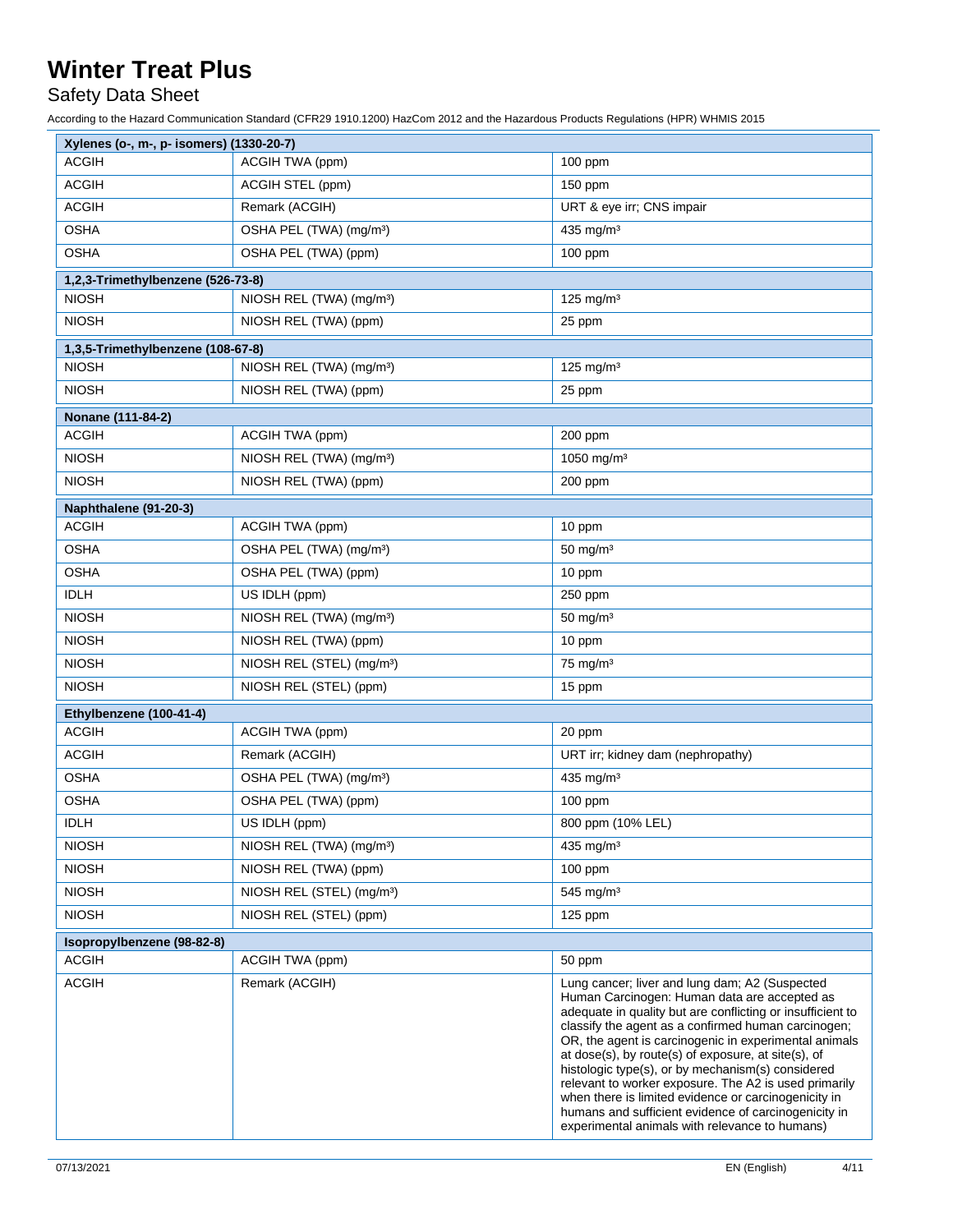### Safety Data Sheet

According to the Hazard Communication Standard (CFR29 1910.1200) HazCom 2012 and the Hazardous Products Regulations (HPR) WHMIS 2015

| Isopropylbenzene (98-82-8) |                                        |                      |
|----------------------------|----------------------------------------|----------------------|
| <b>OSHA</b>                | OSHA PEL (TWA) (mg/m <sup>3</sup> )    | $245 \text{ mg/m}^3$ |
| <b>OSHA</b>                | OSHA PEL (TWA) (ppm)                   | 50 ppm               |
| <b>IDLH</b>                | US IDLH (ppm)                          | 900 ppm (10% LEL)    |
| <b>NIOSH</b>               | NIOSH REL $(TWA)$ (mg/m <sup>3</sup> ) | $245 \text{ mg/m}^3$ |
| <b>NIOSH</b>               | NIOSH REL (TWA) (ppm)                  | 50 ppm               |

| 8.2.<br><b>Exposure controls</b> |                                                                                                                                                                                                                                                  |
|----------------------------------|--------------------------------------------------------------------------------------------------------------------------------------------------------------------------------------------------------------------------------------------------|
| Appropriate engineering controls | : Use ventilation adequate to keep exposures (airborne levels of dust, fume, vapor, etc.) below<br>recommended exposure limits. Ensure good ventilation of the work station.                                                                     |
| Hand protection                  | : Wear suitable gloves resistant to chemical penetration.                                                                                                                                                                                        |
| Eye protection                   | : Safety glasses or goggles are recommended when using product.                                                                                                                                                                                  |
| Skin and body protection         | : Wear suitable protective clothing.                                                                                                                                                                                                             |
| Respiratory protection           | : In case of insufficient ventilation, wear suitable respiratory equipment. Respirator selection<br>must be based on known or anticipated exposure levels, the hazards of the product and the<br>safe working limits of the selected respirator. |
| Environmental exposure controls  | : Avoid release to the environment.                                                                                                                                                                                                              |
| Other information                | : Handle in accordance with good industrial hygiene and safety procedures. Do not eat, drink or<br>smoke when using this product.                                                                                                                |

| <b>SECTION 9: Physical and chemical properties</b> |  |
|----------------------------------------------------|--|
|                                                    |  |

| Information on basic physical and chemical properties<br>9.1. |                                              |
|---------------------------------------------------------------|----------------------------------------------|
| Physical state                                                | $:$ Liquid                                   |
| Appearance                                                    | No data available                            |
| Colour                                                        | Light amber                                  |
| Odour                                                         | <b>Distinctive</b>                           |
| Odour threshold                                               | No data available                            |
| рH                                                            | No data available                            |
| Melting point                                                 | No data available                            |
| Freezing point                                                | No data available                            |
| Boiling point                                                 | 164 °C (327 °F)                              |
| Flash point                                                   | $\geq$ 54.4 °C ( $\geq$ 130 °F) [Closed cup] |
| Relative evaporation rate (butylacetate=1)                    | No data available                            |
| Flammability (solid, gas)                                     | Flammable liquid and vapour                  |
| Vapour pressure                                               | $: < 0.1$ mm Hq                              |
| Relative vapour density at 20 °C                              | $> 1$ (air = 1)                              |
| Relative density                                              | $< 0.9$ (water = 1)                          |
| Solubility                                                    | Insoluble                                    |
| Partition coefficient n-octanol/water                         | No data available                            |
| Auto-ignition temperature                                     | No data available                            |
| Decomposition temperature                                     | No data available                            |
| Viscosity, kinematic                                          | 9.494 cSt @ 40 °C (104 °F)                   |
| Viscosity, dynamic                                            | No data available                            |
| <b>Explosive limits</b>                                       | No data available                            |
| <b>Explosive properties</b>                                   | No data available                            |
| Oxidising properties                                          | No data available                            |

#### **9.2. Other information**

No additional information available

### **SECTION 10: Stability and reactivity**

#### **10.1. Reactivity**

No dangerous reactions known under normal conditions of use.

### **10.2. Chemical stability**

07/13/2021 EN (English) 5/11 Stable under normal conditions. May form flammable/explosive vapour-air mixture.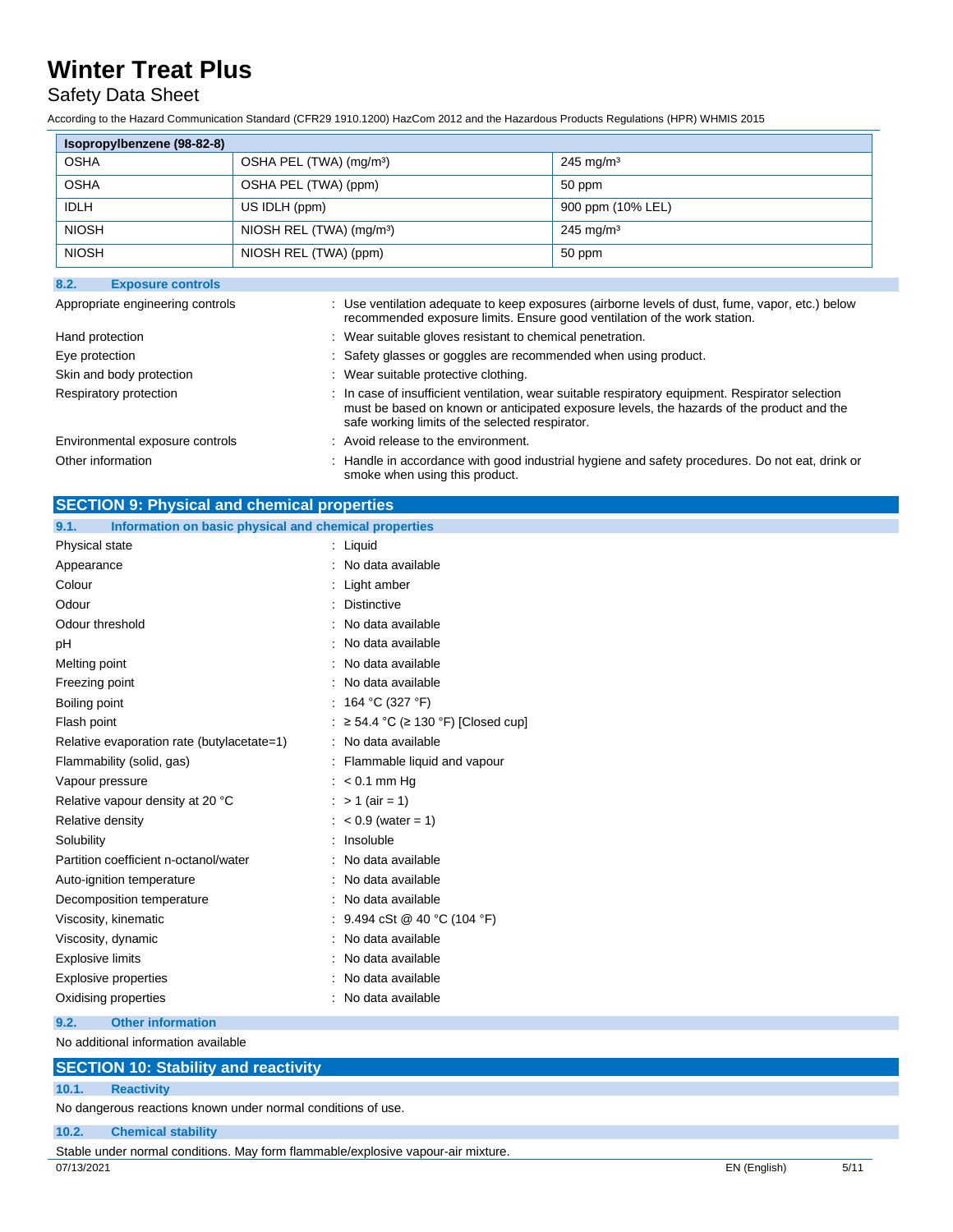## Safety Data Sheet

| <b>Possibility of hazardous reactions</b><br>10.3.                                  |                                              |  |
|-------------------------------------------------------------------------------------|----------------------------------------------|--|
| No dangerous reactions known under normal conditions of use.                        |                                              |  |
| 10.4.<br><b>Conditions to avoid</b>                                                 |                                              |  |
| Sources of ignition. Heat. Incompatible materials. Direct sunlight.                 |                                              |  |
| 10.5.<br><b>Incompatible materials</b>                                              |                                              |  |
|                                                                                     |                                              |  |
| Strong oxidizers.                                                                   |                                              |  |
| 10.6.<br><b>Hazardous decomposition products</b>                                    |                                              |  |
| May include, and are not limited to: oxides of carbon. May release flammable gases. |                                              |  |
| <b>SECTION 11: Toxicological information</b>                                        |                                              |  |
| 11.1.<br>Information on toxicological effects                                       |                                              |  |
| Acute toxicity (oral)                                                               | : Not classified.                            |  |
| Acute toxicity (dermal)                                                             | : Not classified.                            |  |
| Acute toxicity (inhalation)                                                         | : Not classified.                            |  |
| Distillates, petroleum, hydrotreated light naphthenic (64742-53-6)                  |                                              |  |
| LD50 oral rat                                                                       | > 5000 mg/kg                                 |  |
| LD50 dermal rabbit                                                                  | > 2000 mg/kg                                 |  |
| LC50 inhalation rat                                                                 | 2180 mg/m <sup>3</sup> (Exposure time: 4 h)  |  |
| Petroleum distillates, hydrotreated light (64742-47-8)                              |                                              |  |
| LD50 oral rat                                                                       | > 5000 mg/kg                                 |  |
| LD50 dermal rabbit                                                                  | > 2000 mg/kg                                 |  |
| LC50 inhalation rat                                                                 | $> 5.2$ mg/l/4h                              |  |
| Solvent naphtha, petroleum, light aromatic (64742-95-6)                             |                                              |  |
| LD50 oral rat                                                                       | 8400 mg/kg                                   |  |
| LD50 dermal rabbit                                                                  | > 2000 mg/kg                                 |  |
| LC50 inhalation rat                                                                 | 3400 ppm/4h                                  |  |
| Benzene, 1,2,4-trimethyl- (95-63-6)                                                 |                                              |  |
| LD50 oral rat                                                                       | 3280 mg/kg                                   |  |
| LD50 dermal rabbit                                                                  | $>3160$ mg/kg                                |  |
| LC50 inhalation rat                                                                 | 18 g/m <sup>3</sup> (Exposure time: 4 h)     |  |
| Solvent naphtha, petroleum, heavy aromatic (64742-94-5)                             |                                              |  |
| LD50 oral rat                                                                       | > 5000 mg/kg                                 |  |
| LD50 dermal rabbit                                                                  | $> 2$ ml/kg                                  |  |
| LC50 inhalation rat                                                                 | > 590 mg/m <sup>3</sup> (Exposure time: 4 h) |  |
| Xylenes (o-, m-, p- isomers) (1330-20-7)                                            |                                              |  |
| LD50 oral rat                                                                       | 3500 mg/kg                                   |  |
| LD50 dermal rabbit                                                                  | > 4350 mg/kg                                 |  |
| LD50 dermal                                                                         | 1700 mg/kg                                   |  |
| LC50 inhalation rat                                                                 | 29.08 mg/l/4h                                |  |
| LC50 inhalation rat (Vapours - mg/l/4h)                                             | 27.57 mg/l/4h                                |  |
| 1,3,5-Trimethylbenzene (108-67-8)                                                   |                                              |  |
| LC50 inhalation rat                                                                 | 24 g/m <sup>3</sup> (Exposure time: 4 h)     |  |
| Nonane (111-84-2)                                                                   |                                              |  |
| LC50 inhalation rat                                                                 | 3200 ppm/4h                                  |  |
| Naphthalene (91-20-3)                                                               |                                              |  |
| LD50 oral rat                                                                       | 1110 mg/kg                                   |  |
| LD50 dermal rabbit                                                                  | 1120 mg/kg                                   |  |
| LC50 inhalation rat                                                                 | > 340 mg/m <sup>3</sup> (Exposure time: 1 h) |  |
| Ethylbenzene (100-41-4)                                                             |                                              |  |
| LD50 oral rat                                                                       | 3500 mg/kg                                   |  |
| LD50 dermal rabbit                                                                  | 15400 mg/kg                                  |  |
| LC50 inhalation rat                                                                 | 17.4 mg/l/4h                                 |  |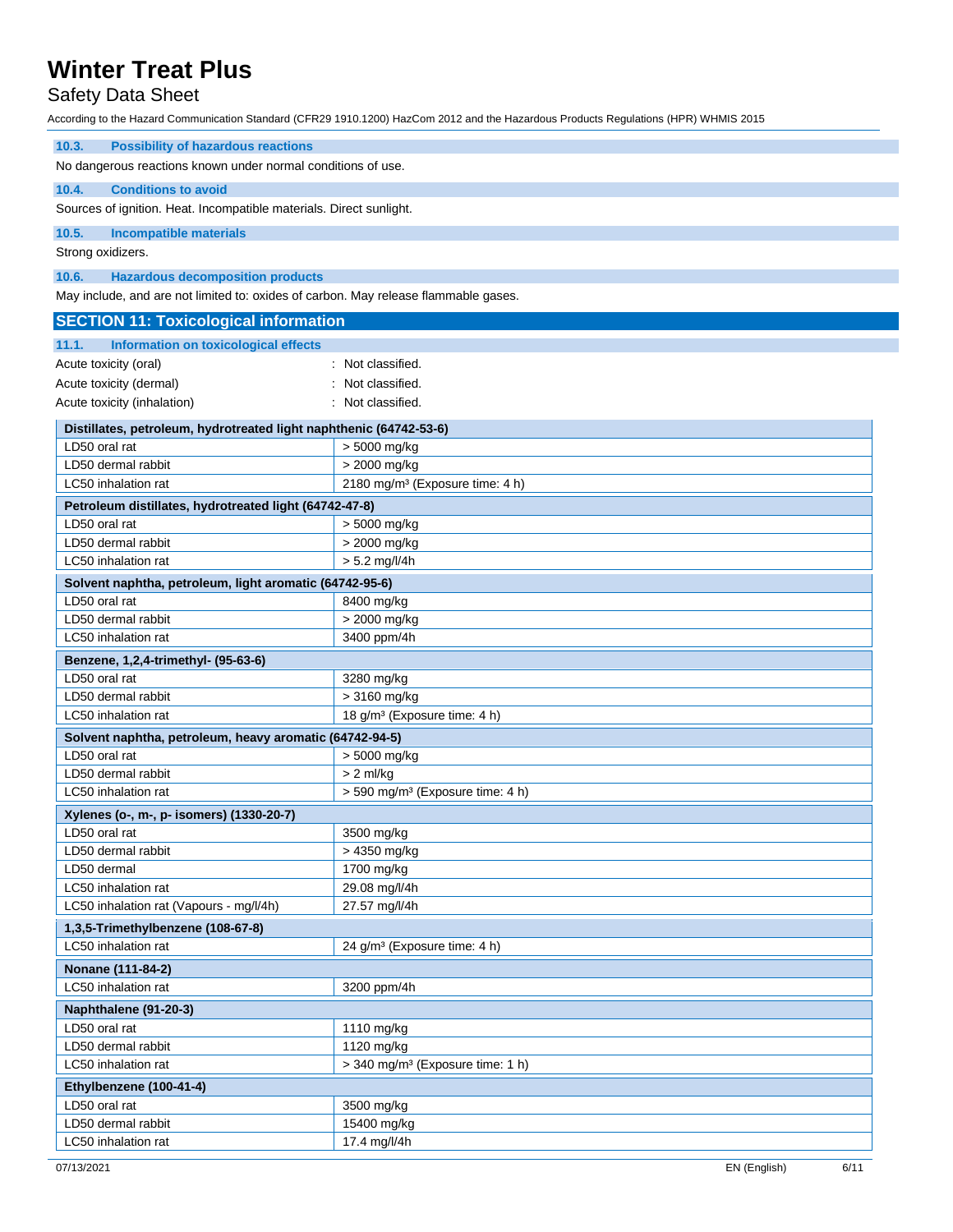## Safety Data Sheet

| Isopropylbenzene (98-82-8)                              |                                                                                                                                                                               |  |
|---------------------------------------------------------|-------------------------------------------------------------------------------------------------------------------------------------------------------------------------------|--|
| LD50 oral rat                                           | 1400 mg/kg                                                                                                                                                                    |  |
| LD50 dermal rabbit                                      | 12300 µl/kg                                                                                                                                                                   |  |
| LC50 inhalation rat                                     | > 3577 ppm (Exposure time: 6 h)                                                                                                                                               |  |
| Skin corrosion/irritation                               | Causes skin irritation.                                                                                                                                                       |  |
| Serious eye damage/irritation                           | Not classified.                                                                                                                                                               |  |
| Respiratory or skin sensitisation                       | Not classified.                                                                                                                                                               |  |
| Germ cell mutagenicity                                  | Not classified.                                                                                                                                                               |  |
| Carcinogenicity                                         | Suspected of causing cancer.                                                                                                                                                  |  |
| Xylenes (o-, m-, p- isomers) (1330-20-7)                |                                                                                                                                                                               |  |
| IARC group                                              | 3 - Not classifiable                                                                                                                                                          |  |
| Naphthalene (91-20-3)                                   |                                                                                                                                                                               |  |
| IARC group                                              | 2B - Possibly carcinogenic to humans                                                                                                                                          |  |
| National Toxicology Program (NTP) Status                | 1 - Evidence of Carcinogenicity, 3 - Reasonably anticipated to be Human Carcinogen                                                                                            |  |
| In OSHA Hazard Communication Carcinogen                 | Yes                                                                                                                                                                           |  |
| list                                                    |                                                                                                                                                                               |  |
| Ethylbenzene (100-41-4)                                 |                                                                                                                                                                               |  |
| IARC group                                              | 2B - Possibly carcinogenic to humans                                                                                                                                          |  |
| National Toxicology Program (NTP) Status                | 1 - Evidence of Carcinogenicity                                                                                                                                               |  |
| In OSHA Hazard Communication Carcinogen<br>list         | Yes                                                                                                                                                                           |  |
| Isopropylbenzene (98-82-8)                              |                                                                                                                                                                               |  |
| IARC group                                              | 2B - Possibly carcinogenic to humans                                                                                                                                          |  |
| National Toxicology Program (NTP) Status                | 1 - Evidence of Carcinogenicity, 3 - Reasonably anticipated to be Human Carcinogen                                                                                            |  |
| In OSHA Hazard Communication Carcinogen<br>list         | Yes                                                                                                                                                                           |  |
| Reproductive toxicity                                   | Suspected of damaging fertility or the unborn child.                                                                                                                          |  |
| STOT-single exposure                                    | : Not classified.                                                                                                                                                             |  |
| Solvent naphtha, petroleum, light aromatic (64742-95-6) |                                                                                                                                                                               |  |
| STOT-single exposure                                    | May cause drowsiness or dizziness.                                                                                                                                            |  |
| Xylenes (o-, m-, p- isomers) (1330-20-7)                |                                                                                                                                                                               |  |
| STOT-single exposure                                    | May cause drowsiness or dizziness.                                                                                                                                            |  |
| STOT-repeated exposure                                  | Not classified.                                                                                                                                                               |  |
| Aspiration hazard                                       | May be fatal if swallowed and enters airways.                                                                                                                                 |  |
| <b>Winter Treat Plus</b>                                |                                                                                                                                                                               |  |
| Viscosity, kinematic (calculated value)                 | < 20.5 mm <sup>2</sup> /s @ 40 °C (104 °F)                                                                                                                                    |  |
| Symptoms/effects after inhalation                       | May cause irritation to the respiratory tract.                                                                                                                                |  |
| Symptoms/effects after skin contact                     | Causes skin irritation. Symptoms may include redness, drying, defatting and cracking of the<br>skin.                                                                          |  |
| Symptoms/effects after eye contact                      | May cause eye irritation. Symptoms may include discomfort or pain, excess blinking and tear<br>production, with possible redness and swelling.                                |  |
| Symptoms/effects after ingestion                        | May be fatal if swallowed and enters airways. This product may be aspirated into the lungs and<br>cause chemical pneumonitis. May cause stomach distress, nausea or vomiting. |  |

| <b>SECTION 12: Ecological information</b>                          |                                                                             |  |
|--------------------------------------------------------------------|-----------------------------------------------------------------------------|--|
| 12.1.<br><b>Toxicity</b>                                           |                                                                             |  |
| Ecology - general                                                  | : May cause long-term adverse effects in the aquatic environment.           |  |
| Distillates, petroleum, hydrotreated light naphthenic (64742-53-6) |                                                                             |  |
| LC50 fish 1                                                        | > 5000 mg/l (Exposure time: 96 h - Species: Oncorhynchus mykiss)            |  |
| EC50 Daphnia 1                                                     | > 1000 mg/l (Exposure time: 48 h - Species: Daphnia magna)                  |  |
| Petroleum distillates, hydrotreated light (64742-47-8)             |                                                                             |  |
| LC50 fish 1                                                        | 45 mg/l (Exposure time: 96 h - Species: Pimephales promelas [flow-through]) |  |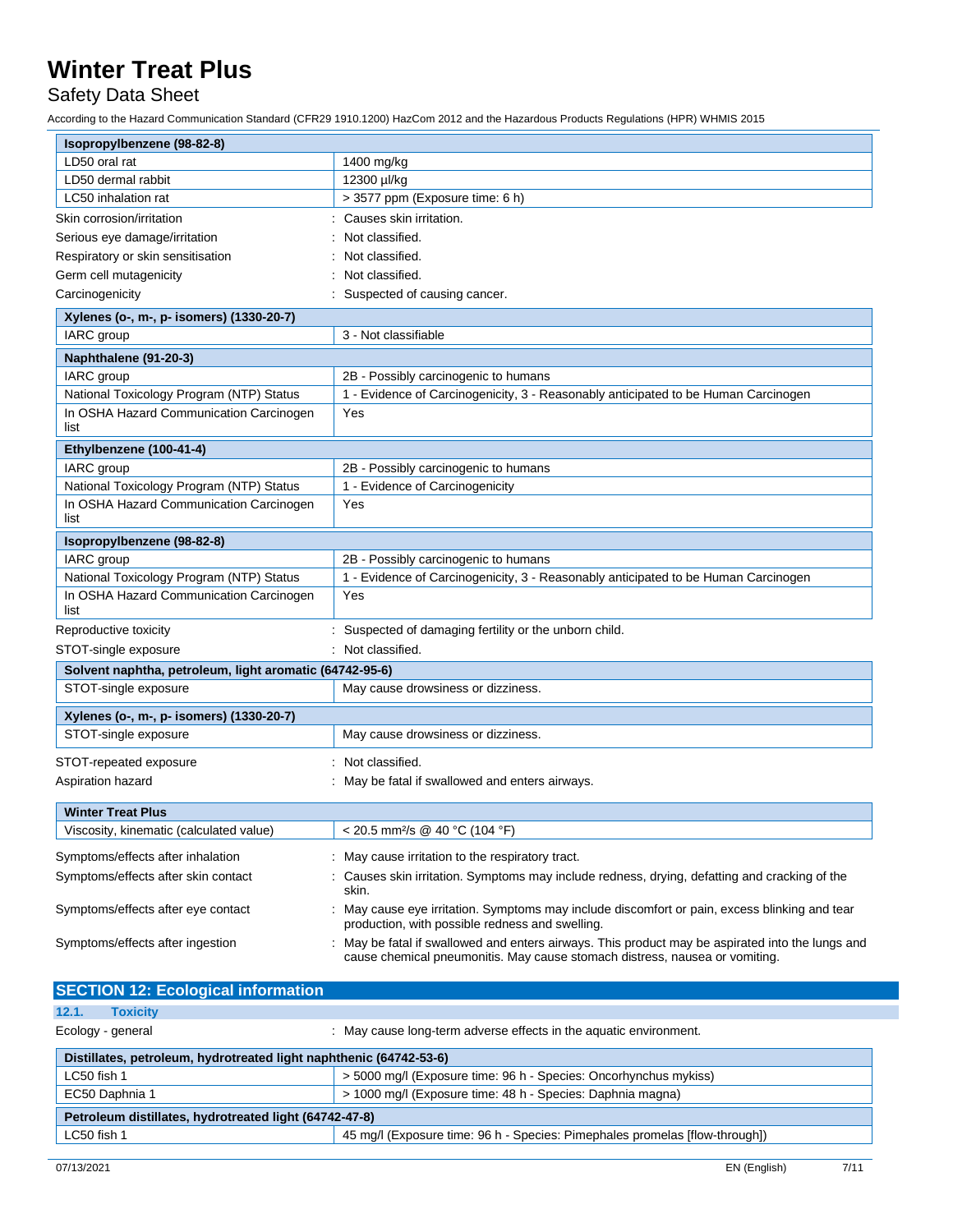Safety Data Sheet

| Petroleum distillates, hydrotreated light (64742-47-8)  |                                                                                      |  |
|---------------------------------------------------------|--------------------------------------------------------------------------------------|--|
| LC50 fish 2                                             | 2.2 mg/l (Exposure time: 96 h - Species: Lepomis macrochirus [static])               |  |
| Solvent naphtha, petroleum, light aromatic (64742-95-6) |                                                                                      |  |
| LC50 fish 1                                             | 9.22 mg/l (Exposure time: 96 h - Species: Oncorhynchus mykiss)                       |  |
| EC50 Daphnia 1                                          | 6.14 mg/l (Exposure time: 48 h - Species: Daphnia magna)                             |  |
| Benzene, 1,2,4-trimethyl- (95-63-6)                     |                                                                                      |  |
| LC50 fish 1                                             | 7.19 - 8.28 mg/l (Exposure time: 96 h - Species: Pimephales promelas [flow-through]) |  |
| EC50 Daphnia 1                                          | 6.14 mg/l (Exposure time: 48 h - Species: Daphnia magna)                             |  |
| Solvent naphtha, petroleum, heavy aromatic (64742-94-5) |                                                                                      |  |
| LC50 fish 1                                             | 19 mg/l (Exposure time: 96 h - Species: Pimephales promelas [static])                |  |
| EC50 Daphnia 1                                          | 0.95 mg/l (Exposure time: 48 h - Species: Daphnia magna)                             |  |
| LC50 fish 2                                             | 2.34 mg/l (Exposure time: 96 h - Species: Oncorhynchus mykiss)                       |  |
|                                                         |                                                                                      |  |
| Xylenes (o-, m-, p- isomers) (1330-20-7)<br>LC50 fish 1 | 13.4 mg/l (Exposure time: 96 h - Species: Pimephales promelas [flow-through])        |  |
| EC50 Daphnia 1                                          | 3.82 mg/l (Exposure time: 48 h - Species: water flea)                                |  |
| LC50 fish 2                                             | 2.661 - 4.093 mg/l (Exposure time: 96 h - Species: Oncorhynchus mykiss [static])     |  |
| EC50 Daphnia 2                                          | 0.6 mg/l (Exposure time: 48 h - Species: Gammarus lacustris)                         |  |
|                                                         |                                                                                      |  |
| 1,3,5-Trimethylbenzene (108-67-8)                       |                                                                                      |  |
| LC50 fish 1                                             | 3.48 mg/l (Exposure time: 96 h - Species: Pimephales promelas)                       |  |
| Naphthalene (91-20-3)                                   |                                                                                      |  |
| LC50 fish 1                                             | 5.74 - 6.44 mg/l (Exposure time: 96 h - Species: Pimephales promelas [flow-through]) |  |
| EC50 Daphnia 1                                          | 2.16 mg/l (Exposure time: 48 h - Species: Daphnia magna)                             |  |
| LC50 fish 2                                             | 1.6 mg/l (Exposure time: 96 h - Species: Oncorhynchus mykiss [flow-through])         |  |
| EC50 Daphnia 2                                          | 1.96 mg/l (Exposure time: 48 h - Species: Daphnia magna [Flow through])              |  |
| Ethylbenzene (100-41-4)                                 |                                                                                      |  |
| LC50 fish 1                                             | 11.0 - 18.0 mg/l (Exposure time: 96 h - Species: Oncorhynchus mykiss [static])       |  |
| EC50 Daphnia 1                                          | 1.8 - 2.4 mg/l (Exposure time: 48 h - Species: Daphnia magna)                        |  |
| LC50 fish 2                                             | 4.2 mg/l (Exposure time: 96 h - Species: Oncorhynchus mykiss [semi-static])          |  |
| NOEC chronic crustacea                                  | $0.956$ mg/l                                                                         |  |
| Isopropylbenzene (98-82-8)                              |                                                                                      |  |
| LC50 fish 1                                             | 6.04 - 6.61 mg/l (Exposure time: 96 h - Species: Pimephales promelas [flow-through]) |  |
| EC50 Daphnia 1                                          | 0.6 mg/l (Exposure time: 48 h - Species: Daphnia magna)                              |  |
| LC50 fish 2                                             | 4.8 mg/l (Exposure time: 96 h - Species: Oncorhynchus mykiss [flow-through])         |  |
| EC50 Daphnia 2                                          | 7.9 - 14.1 mg/l (Exposure time: 48 h - Species: Daphnia magna [Static])              |  |
|                                                         |                                                                                      |  |
| <b>Persistence and degradability</b><br>12.2.           |                                                                                      |  |
| <b>Winter Treat Plus</b>                                |                                                                                      |  |
| Persistence and degradability                           | Not established.                                                                     |  |
| 12.3.<br><b>Bioaccumulative potential</b>               |                                                                                      |  |
| <b>Winter Treat Plus</b>                                |                                                                                      |  |
| Bioaccumulative potential                               | Not established.                                                                     |  |
| Petroleum distillates, hydrotreated light (64742-47-8)  |                                                                                      |  |
| BCF fish 1                                              | $61 - 159$                                                                           |  |
|                                                         |                                                                                      |  |
| Benzene, 1,2,4-trimethyl- (95-63-6)                     |                                                                                      |  |
| Partition coefficient n-octanol/water                   | 3.63                                                                                 |  |
| Solvent naphtha, petroleum, heavy aromatic (64742-94-5) |                                                                                      |  |
| BCF fish 1                                              | $61 - 159$                                                                           |  |
| Partition coefficient n-octanol/water                   | $2.9 - 6.1$                                                                          |  |
| Xylenes (o-, m-, p- isomers) (1330-20-7)                |                                                                                      |  |
| BCF fish 1                                              | $0.6 - 15$                                                                           |  |
| Partition coefficient n-octanol/water                   | $2.77 - 3.15$                                                                        |  |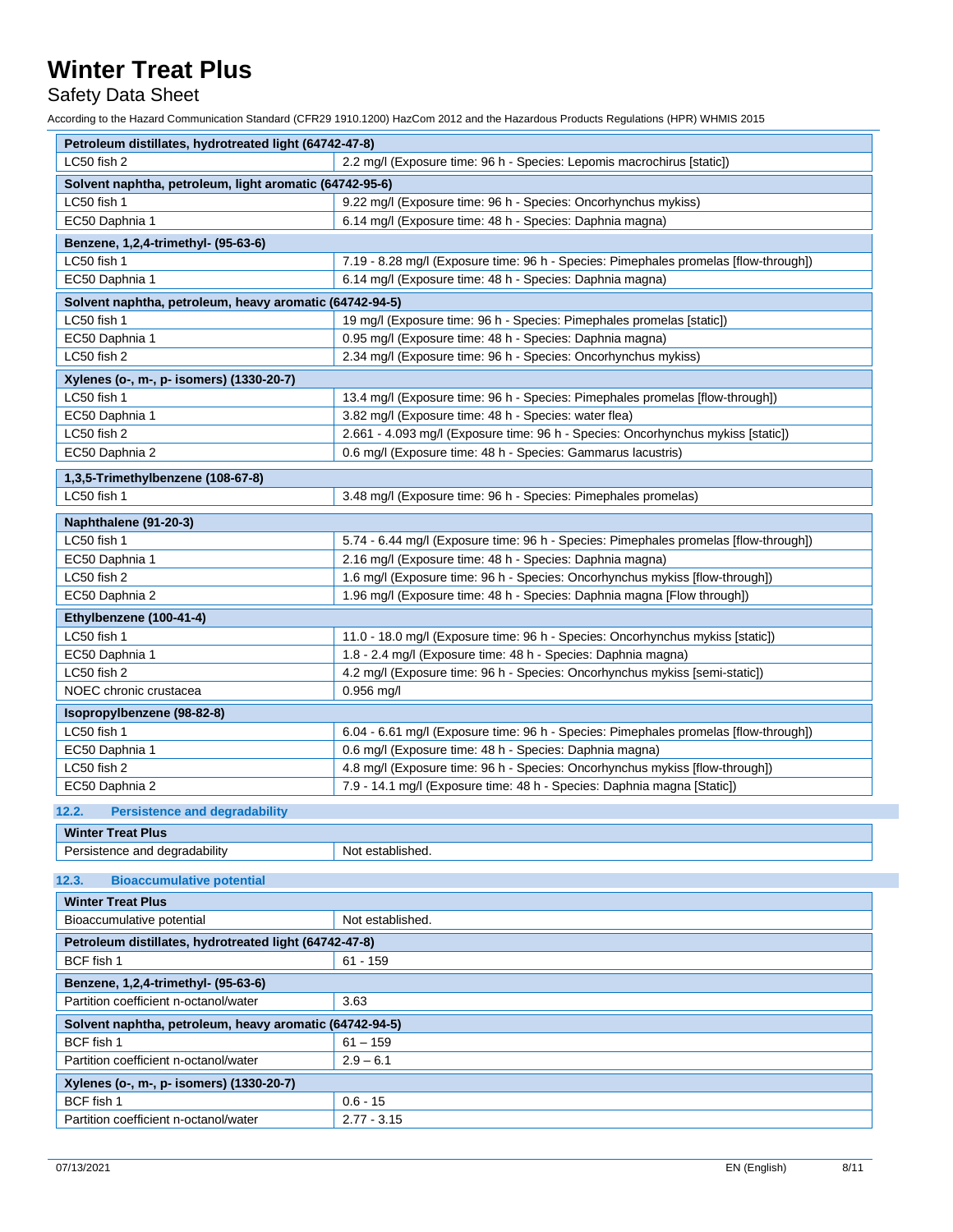### Safety Data Sheet

According to the Hazard Communication Standard (CFR29 1910.1200) HazCom 2012 and the Hazardous Products Regulations (HPR) WHMIS 2015

| Naphthalene (91-20-3)                                                          |                                                                                                                  |
|--------------------------------------------------------------------------------|------------------------------------------------------------------------------------------------------------------|
| BCF fish 1                                                                     | $30 - 430$                                                                                                       |
| Partition coefficient n-octanol/water                                          | 3.6                                                                                                              |
| Ethylbenzene (100-41-4)                                                        |                                                                                                                  |
| BCF fish 1                                                                     | 15                                                                                                               |
| Partition coefficient n-octanol/water                                          | 3.2                                                                                                              |
| Isopropylbenzene (98-82-8)                                                     |                                                                                                                  |
| BCF fish 1                                                                     | 35.5                                                                                                             |
| Partition coefficient n-octanol/water                                          | 3.7                                                                                                              |
| 12.4.<br><b>Mobility in soil</b>                                               |                                                                                                                  |
| No additional information available                                            |                                                                                                                  |
| <b>Other adverse effects</b><br>12.5.                                          |                                                                                                                  |
| Effect on the global warming                                                   | : No known effects from this product.                                                                            |
| Other information                                                              | : No other effects known.                                                                                        |
|                                                                                |                                                                                                                  |
| <b>SECTION 13: Disposal considerations</b>                                     |                                                                                                                  |
| 13.1.<br><b>Waste treatment methods</b>                                        |                                                                                                                  |
| Product/Packaging disposal recommendations                                     | : Dispose in a safe manner in accordance with local/national regulations.                                        |
| Additional information                                                         | : Handle empty containers with care because residual vapours are flammable.                                      |
| <b>SECTION 14: Transport information</b>                                       |                                                                                                                  |
|                                                                                |                                                                                                                  |
| Department of Transportation (DOT) and Transportation of Dangerous Goods (TDG) |                                                                                                                  |
| In accordance with DOT/TDG                                                     |                                                                                                                  |
| UN-No.(DOT/TDG)                                                                | : UN1268                                                                                                         |
| Proper Shipping Name (DOT/TDG)                                                 | Petroleum distillates, n.o.s.                                                                                    |
| Class (DOT/TDG)                                                                | : Class 3 - Flammable and combustible liquid 49 CFR 173.120<br>$\pm$ 111                                         |
| Packing group (DOT/TDG)                                                        |                                                                                                                  |
| <b>Transport by sea</b>                                                        |                                                                                                                  |
|                                                                                | This product is currently not packaged to comply with IMDG regulations. It is not intended to be shipped by sea. |
|                                                                                |                                                                                                                  |
| <b>Transport by air</b>                                                        |                                                                                                                  |

This product is currently not packaged to comply with IATA regulations. It is not intended to be shipped by air.

| <b>SECTION 15: Regulatory information</b>                                                                                                                                   |                                                                                        |  |
|-----------------------------------------------------------------------------------------------------------------------------------------------------------------------------|----------------------------------------------------------------------------------------|--|
| <b>15.1. US Federal regulations</b>                                                                                                                                         |                                                                                        |  |
| All components of this product are listed, or excluded from listing, on the United States Environmental Protection Agency Toxic Substances<br>Control Act (TSCA) inventory. |                                                                                        |  |
| Benzene, 1,2,4-trimethyl- (95-63-6)                                                                                                                                         |                                                                                        |  |
| Subject to reporting requirements of United States SARA Section 313                                                                                                         |                                                                                        |  |
| Xylenes (o-, m-, p- isomers) (1330-20-7)                                                                                                                                    |                                                                                        |  |
| Subject to reporting requirements of United States SARA Section 313<br>Listed on EPA Hazardous Air Pollutant (HAPS)                                                         |                                                                                        |  |
| <b>CERCLA RQ</b>                                                                                                                                                            | 100 lb                                                                                 |  |
| Nonane (111-84-2)                                                                                                                                                           |                                                                                        |  |
| <b>EPA TSCA Regulatory Flag</b>                                                                                                                                             | T - T - indicates a substance that is the subject of a final TSCA section 4 test rule. |  |
| Naphthalene (91-20-3)                                                                                                                                                       |                                                                                        |  |
| Subject to reporting requirements of United States SARA Section 313<br>Listed on EPA Hazardous Air Pollutant (HAPS)                                                         |                                                                                        |  |
| <b>EPA TSCA Regulatory Flag</b>                                                                                                                                             | T - T - indicates a substance that is the subject of a final TSCA section 4 test rule. |  |
| <b>CERCLA RQ</b><br>100 lb                                                                                                                                                  |                                                                                        |  |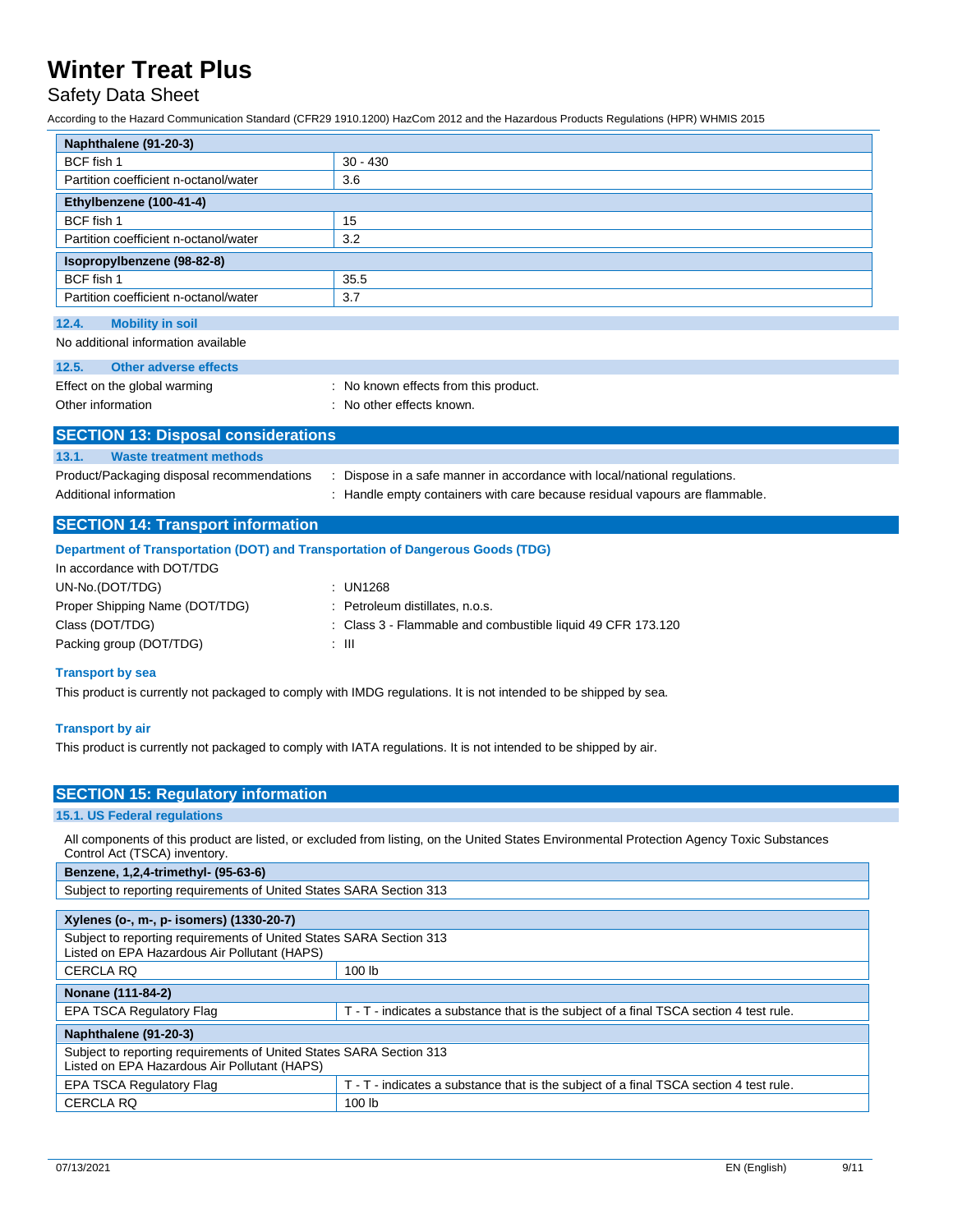### Safety Data Sheet

According to the Hazard Communication Standard (CFR29 1910.1200) HazCom 2012 and the Hazardous Products Regulations (HPR) WHMIS 2015

| Ethylbenzene (100-41-4)                                                                                             |                                                                                        |  |
|---------------------------------------------------------------------------------------------------------------------|----------------------------------------------------------------------------------------|--|
| Subject to reporting requirements of United States SARA Section 313<br>Listed on EPA Hazardous Air Pollutant (HAPS) |                                                                                        |  |
| <b>EPA TSCA Regulatory Flag</b>                                                                                     | T - T - indicates a substance that is the subject of a final TSCA section 4 test rule. |  |
| CERCLA RQ                                                                                                           | 1000 lb                                                                                |  |
| Isopropylbenzene (98-82-8)                                                                                          |                                                                                        |  |
| Subject to reporting requirements of United States SARA Section 313<br>Listed on EPA Hazardous Air Pollutant (HAPS) |                                                                                        |  |
| 5000 lb<br><b>CERCLA RQ</b>                                                                                         |                                                                                        |  |

All components of this product are listed, or excluded from listing, on the Canadian DSL (Domestic Substances List) and NDSL (Non-Domestic Substances List) inventories.

### **15.2. International regulations**

No additional information available

**15.3. US State regulations**

WARNING: This product can expose you to Naphthalene, which is known to the State of California to cause cancer. For more information go to www.P65Warnings.ca.gov.

| <b>Component</b>                                                     | <b>State or local regulations</b>                                                                                                                                                                                                  |
|----------------------------------------------------------------------|------------------------------------------------------------------------------------------------------------------------------------------------------------------------------------------------------------------------------------|
| Benzene, 1,2,4-trimethyl-(95-63-6)                                   | U.S. - Massachusetts - Right To Know List; U.S. - New Jersey - Right to Know<br>Hazardous Substance List; U.S. - Pennsylvania - RTK (Right to Know) -<br>Environmental Hazard List; U.S. - Pennsylvania - RTK (Right to Know) List |
| Xylenes (o-, m-, p- isomers)(1330-20-7)                              | U.S. - Massachusetts - Right To Know List; U.S. - New Jersey - Right to Know<br>Hazardous Substance List; U.S. - Pennsylvania - RTK (Right to Know) -<br>Environmental Hazard List; U.S. - Pennsylvania - RTK (Right to Know) List |
| 1,3,5-Trimethylbenzene(108-67-8)                                     | U.S. - Massachusetts - Right To Know List                                                                                                                                                                                          |
| Nonane(111-84-2)                                                     | U.S. - Massachusetts - Right To Know List; U.S. - New Jersey - Right to Know<br>Hazardous Substance List; U.S. - Pennsylvania - RTK (Right to Know) List                                                                           |
| Naphthalene(91-20-3)                                                 | U.S. - Massachusetts - Right To Know List; U.S. - New Jersey - Right to Know<br>Hazardous Substance List; U.S. - Pennsylvania - RTK (Right to Know) -<br>Environmental Hazard List; U.S. - Pennsylvania - RTK (Right to Know) List |
| Ethylbenzene(100-41-4)                                               | U.S. - Massachusetts - Right To Know List; U.S. - New Jersey - Right to Know<br>Hazardous Substance List; U.S. - Pennsylvania - RTK (Right to Know) -<br>Environmental Hazard List; U.S. - Pennsylvania - RTK (Right to Know) List |
| Isopropylbenzene(98-82-8)                                            | U.S. - Massachusetts - Right To Know List; U.S. - New Jersey - Right to Know<br>Hazardous Substance List; U.S. - Pennsylvania - RTK (Right to Know) -<br>Environmental Hazard List; U.S. - Pennsylvania - RTK (Right to Know) List |
| Distillates, petroleum, hydrotreated light<br>naphthenic(64742-53-6) | U.S. - Massachusetts - Right To Know List                                                                                                                                                                                          |
| Stoddard solvent (8052-41-3)                                         | U.S. - Massachusetts - Right To Know List; U.S. - New Jersey - Right to Know<br>Hazardous Substance List; U.S. - Pennsylvania - RTK (Right to Know) List                                                                           |

| <b>SECTION 16: Other information</b> |                                            |                            |
|--------------------------------------|--------------------------------------------|----------------------------|
| Revision date                        | : 07/13/2021                               |                            |
| Other information                    | : None.                                    |                            |
| Prepared by                          | : Nexreg Compliance Inc.<br>www.Nexreg.com | <b>EXREG</b>               |
| NFPA health hazard                   | $\therefore$ 2                             |                            |
| NFPA fire hazard                     | $\therefore$ 2                             | $\overline{2}$             |
| NFPA reactivity                      | $\colon 0$                                 | $\bullet$<br>$\bf{0}$<br>÷ |